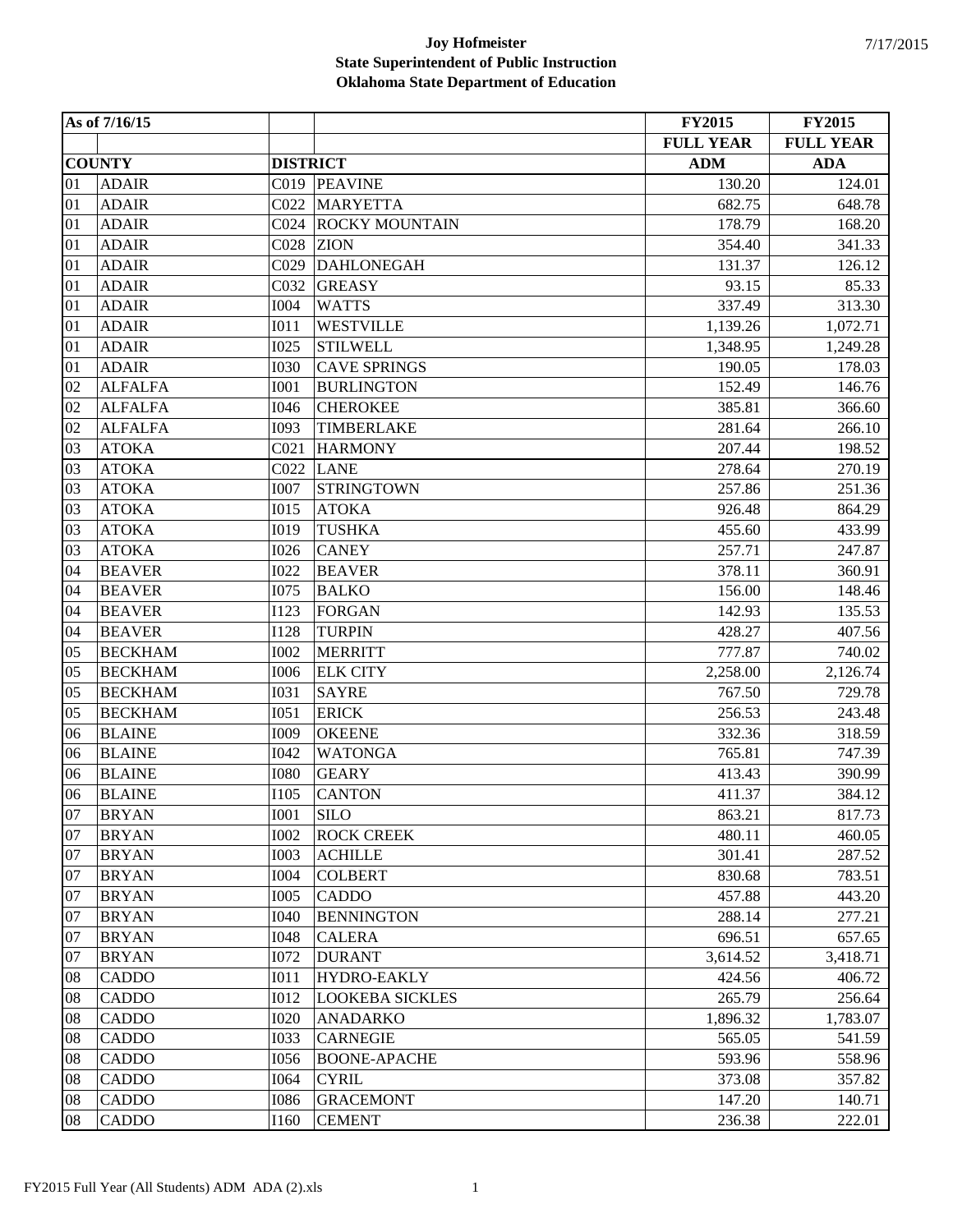|    | As of 7/16/15    |                  |                                | <b>FY2015</b>    | <b>FY2015</b>    |
|----|------------------|------------------|--------------------------------|------------------|------------------|
|    |                  |                  |                                | <b>FULL YEAR</b> | <b>FULL YEAR</b> |
|    | <b>COUNTY</b>    | <b>DISTRICT</b>  |                                | <b>ADM</b>       | <b>ADA</b>       |
| 08 | <b>CADDO</b>     | I161             | <b>HINTON</b>                  | 678.41           | 653.17           |
| 08 | <b>CADDO</b>     | I167             | FORT COBB-BROXTON              | 324.76           | 311.36           |
| 08 | <b>CADDO</b>     | I168             | <b>BINGER-ONEY</b>             | 397.59           | 376.58           |
| 09 | <b>CANADIAN</b>  | C029             | <b>RIVERSIDE</b>               | 163.11           | 155.35           |
| 09 | <b>CANADIAN</b>  | C031             | <b>BANNER</b>                  | 208.84           | 199.04           |
| 09 | <b>CANADIAN</b>  | C070             | <b>DARLINGTON</b>              | 234.01           | 221.44           |
| 09 | <b>CANADIAN</b>  | C162             | <b>MAPLE</b>                   | 159.08           | 152.07           |
| 09 | <b>CANADIAN</b>  | <b>I022</b>      | <b>PIEDMONT</b>                | 3,428.02         | 3,268.10         |
| 09 | <b>CANADIAN</b>  | <b>I027</b>      | <b>YUKON</b>                   | 8,143.22         | 7,734.69         |
| 09 | <b>CANADIAN</b>  | <b>I034</b>      | <b>EL RENO</b>                 | 2,545.74         | 2,418.52         |
| 09 | <b>CANADIAN</b>  | I057             | <b>UNION CITY</b>              | 295.89           | 281.44           |
| 09 | <b>CANADIAN</b>  | I069             | <b>MUSTANG</b>                 | 10,434.35        | 9,830.19         |
| 09 | <b>CANADIAN</b>  | <b>I076</b>      | <b>CALUMET</b>                 | 277.37           | 266.21           |
| 10 | <b>CARTER</b>    | C072             | <b>ZANEIS</b>                  | 279.29           | 271.09           |
| 10 | <b>CARTER</b>    | <b>I019</b>      | <b>ARDMORE</b>                 | 3,115.20         | 2,924.93         |
| 10 | <b>CARTER</b>    | <b>I021</b>      | <b>SPRINGER</b>                | 204.90           | 195.21           |
| 10 | <b>CARTER</b>    | <b>I027</b>      | <b>PLAINVIEW</b>               | 1,526.08         | 1,463.83         |
| 10 | <b>CARTER</b>    | <b>I032</b>      | <b>LONE GROVE</b>              | 1,513.76         | 1,422.27         |
| 10 | <b>CARTER</b>    | I043             | <b>WILSON</b>                  | 480.71           | 459.83           |
| 10 | <b>CARTER</b>    | <b>I055</b>      | <b>HEALDTON</b>                | 512.82           | 493.90           |
| 10 | <b>CARTER</b>    | <b>I074</b>      | <b>FOX</b>                     | 316.45           | 301.23           |
| 10 | <b>CARTER</b>    | <b>I077</b>      | <b>DICKSON</b>                 | 1,298.96         | 1,249.31         |
| 11 | <b>CHEROKEE</b>  | C <sub>010</sub> | <b>LOWREY</b>                  | 137.81           | 131.64           |
| 11 | <b>CHEROKEE</b>  | CO14             | <b>NORWOOD</b>                 | 198.17           | 191.61           |
| 11 | <b>CHEROKEE</b>  | CO <sub>21</sub> | <b>WOODALL</b>                 | 482.83           | 454.32           |
| 11 | <b>CHEROKEE</b>  | C <sub>026</sub> | <b>SHADY GROVE</b>             | 152.91           | 146.99           |
| 11 | <b>CHEROKEE</b>  | C031             | <b>PEGGS</b>                   | 248.74           | 234.87           |
| 11 | <b>CHEROKEE</b>  | C034             | <b>GRAND VIEW</b>              | 619.78           | 587.26           |
| 11 | <b>CHEROKEE</b>  | C044             | <b>BRIGGS</b>                  | 487.88           | 461.70           |
| 11 | <b>CHEROKEE</b>  | C066             | <b>TENKILLER</b>               | 292.19           | 281.43           |
| 11 | <b>CHEROKEE</b>  | <b>I006</b>      | <b>KEYS</b>                    | 847.64           | 815.18           |
| 11 | <b>CHEROKEE</b>  | <b>I016</b>      | <b>HULBERT</b>                 | 614.91           | 582.17           |
| 11 | <b>CHEROKEE</b>  | <b>I035</b>      | <b>TAHLEQUAH</b>               | 3,494.83         | 3,293.90         |
| 11 | <b>CHEROKEE</b>  | T001             | CHEROKEE IMMERSION CHARTER SCH | 110.16           | 103.40           |
| 12 | <b>CHOCTAW</b>   | CO <sub>03</sub> | <b>GRANT</b>                   | 155.73           | 154.35           |
| 12 | <b>CHOCTAW</b>   | CO <sub>21</sub> | <b>SWINK</b>                   | 175.75           | 169.68           |
| 12 | <b>CHOCTAW</b>   | <b>I001</b>      | <b>BOSWELL</b>                 | 376.17           | 358.45           |
| 12 | <b>CHOCTAW</b>   | <b>I002</b>      | <b>FORT TOWSON</b>             | 410.48           | 387.78           |
| 12 | <b>CHOCTAW</b>   | <b>I004</b>      | <b>SOPER</b>                   | 400.07           | 386.76           |
| 12 | <b>CHOCTAW</b>   | <b>I039</b>      | <b>HUGO</b>                    | 1,160.41         | 1,096.02         |
| 13 | <b>CIMARRON</b>  | <b>I002</b>      | <b>BOISE CITY</b>              | 289.44           | 275.23           |
| 13 | <b>CIMARRON</b>  | <b>I010</b>      | <b>FELT</b>                    | 82.40            | 79.37            |
| 13 | <b>CIMARRON</b>  | I011             | <b>KEYES</b>                   | 74.56            | 72.30            |
| 14 | <b>CLEVELAND</b> | C <sub>016</sub> | <b>ROBIN HILL</b>              | 279.80           | 263.74           |
| 14 | <b>CLEVELAND</b> | <b>I002</b>      | <b>MOORE</b>                   | 23,437.17        | 22,160.80        |
| 14 | <b>CLEVELAND</b> | I029             | <b>NORMAN</b>                  | 15,725.71        | 14,748.86        |
| 14 | <b>CLEVELAND</b> | <b>I040</b>      | <b>NOBLE</b>                   | 2,871.94         | 2,678.19         |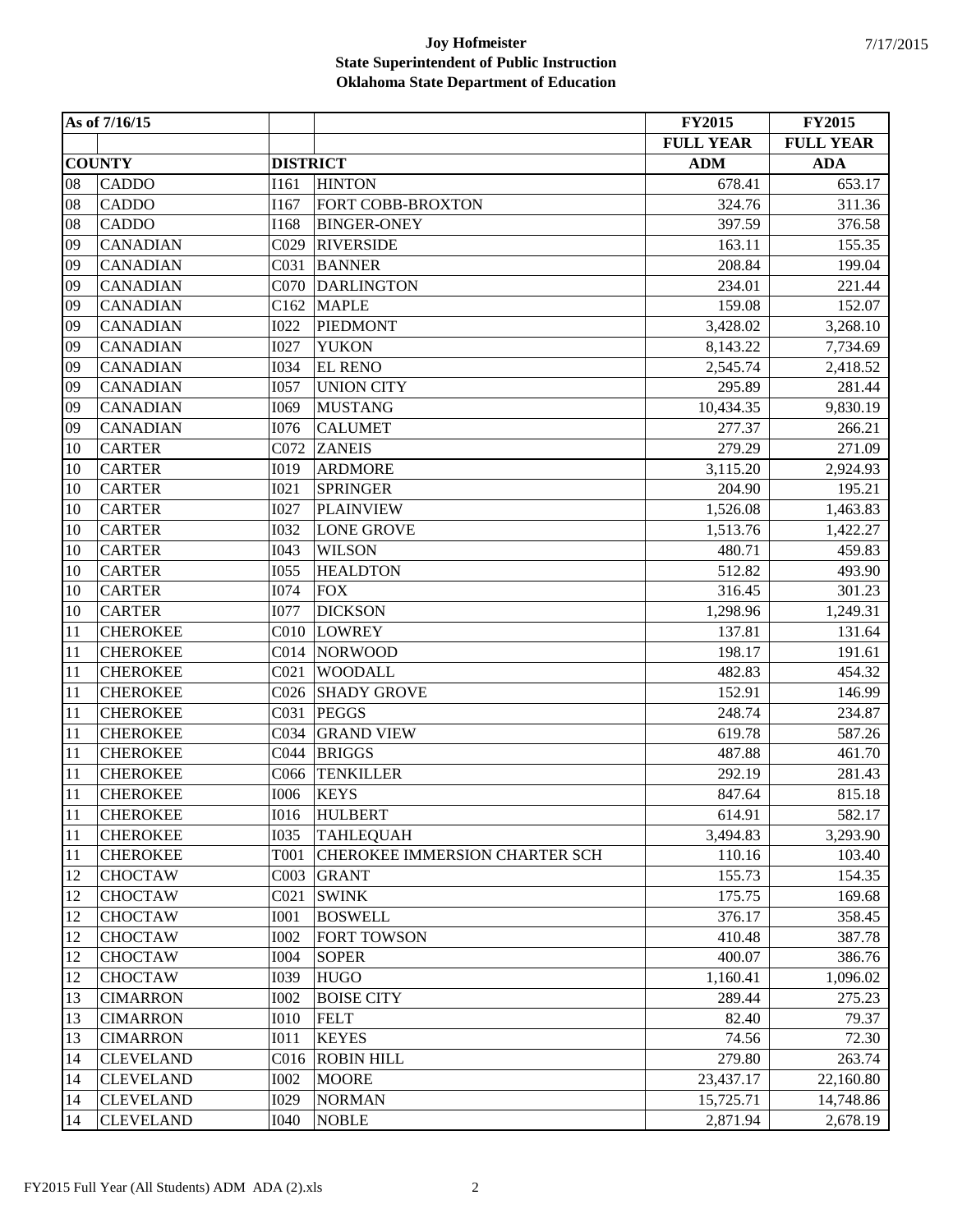|    | As of 7/16/15    |                   |                                | <b>FY2015</b>    | <b>FY2015</b>    |
|----|------------------|-------------------|--------------------------------|------------------|------------------|
|    |                  |                   |                                | <b>FULL YEAR</b> | <b>FULL YEAR</b> |
|    | <b>COUNTY</b>    | <b>DISTRICT</b>   |                                | <b>ADM</b>       | <b>ADA</b>       |
| 14 | <b>CLEVELAND</b> | <b>I057</b>       | <b>LEXINGTON</b>               | 1,148.68         | 1,078.63         |
| 14 | <b>CLEVELAND</b> | <b>I070</b>       | <b>LITTLE AXE</b>              | 1,241.68         | 1,157.72         |
| 15 | <b>COAL</b>      | C <sub>0</sub> 04 | <b>COTTONWOOD</b>              | 180.05           | 169.67           |
| 15 | <b>COAL</b>      | <b>I001</b>       | <b>COALGATE</b>                | 726.47           | 696.73           |
| 15 | <b>COAL</b>      | <b>I002</b>       | <b>TUPELO</b>                  | 271.04           | 251.30           |
| 16 | <b>COMANCHE</b>  | C048              | <b>FLOWER MOUND</b>            | 329.56           | 316.24           |
| 16 | <b>COMANCHE</b>  | C049              | <b>BISHOP</b>                  | 519.16           | 495.54           |
| 16 | <b>COMANCHE</b>  | <b>I001</b>       | <b>CACHE</b>                   | 1,842.32         | 1,760.46         |
| 16 | <b>COMANCHE</b>  | <b>I002</b>       | <b>INDIAHOMA</b>               | 217.84           | 209.79           |
| 16 | <b>COMANCHE</b>  | <b>I003</b>       | <b>STERLING</b>                | 408.36           | 393.44           |
| 16 | <b>COMANCHE</b>  | <b>I004</b>       | <b>GERONIMO</b>                | 331.36           | 320.31           |
| 16 | <b>COMANCHE</b>  | <b>I008</b>       | <b>LAWTON</b>                  | 15,059.84        | 14,171.57        |
| 16 | <b>COMANCHE</b>  | I009              | <b>FLETCHER</b>                | 474.63           | 450.90           |
| 16 | <b>COMANCHE</b>  | <b>I016</b>       | <b>ELGIN</b>                   | 2,200.35         | 2,082.45         |
| 16 | <b>COMANCHE</b>  | I132              | <b>CHATTANOOGA</b>             | 223.66           | 212.79           |
| 17 | <b>COTTON</b>    | <b>I001</b>       | <b>WALTERS</b>                 | 726.99           | 694.14           |
| 17 | <b>COTTON</b>    | <b>I101</b>       | <b>TEMPLE</b>                  | 173.15           | 166.14           |
| 17 | <b>COTTON</b>    | <b>I333</b>       | <b>BIG PASTURE</b>             | 202.19           | 193.66           |
| 18 | <b>CRAIG</b>     | COO1              | WHITE OAK                      | 42.67            | 39.92            |
| 18 | <b>CRAIG</b>     | <b>I006</b>       | <b>KETCHUM</b>                 | 610.95           | 585.38           |
| 18 | <b>CRAIG</b>     | <b>I017</b>       | <b>WELCH</b>                   | 337.58           | 321.48           |
| 18 | <b>CRAIG</b>     | <b>I020</b>       | <b>BLUEJACKET</b>              | 195.45           | 186.64           |
| 18 | <b>CRAIG</b>     | I065              | <b>VINITA</b>                  | 1,623.51         | 1,518.70         |
| 19 | <b>CREEK</b>     | CO <sub>08</sub>  | <b>LONE STAR</b>               | 909.45           | 855.57           |
| 19 | <b>CREEK</b>     | C012              | <b>GYPSY</b>                   | 91.85            | 86.81            |
| 19 | <b>CREEK</b>     | C034              | <b>PRETTY WATER</b>            | 264.98           | 249.17           |
| 19 | <b>CREEK</b>     | C035              | <b>ALLEN-BOWDEN</b>            | 370.60           | 339.00           |
| 19 | <b>CREEK</b>     | <b>I002</b>       | <b>BRISTOW</b>                 | 1,709.48         | 1,612.30         |
| 19 | <b>CREEK</b>     | <b>I003</b>       | <b>MANNFORD</b>                | 1,568.91         | 1,473.58         |
| 19 | <b>CREEK</b>     | <b>I005</b>       | <b>MOUNDS</b>                  | 578.88           | 543.04           |
| 19 | <b>CREEK</b>     | <b>I017</b>       | <b>OLIVE</b>                   | 367.06           | 349.44           |
| 19 | <b>CREEK</b>     | <b>IO18</b>       | <b>KIEFER</b>                  | 698.70           | 672.12           |
| 19 | <b>CREEK</b>     | <b>I020</b>       | <b>OILTON</b>                  | 277.28           | 257.93           |
| 19 | <b>CREEK</b>     | <b>I021</b>       | <b>DEPEW</b>                   | 373.01           | 356.85           |
| 19 | <b>CREEK</b>     | <b>I031</b>       | <b>KELLYVILLE</b>              | 1,105.47         | 1,026.25         |
| 19 | <b>CREEK</b>     | <b>I033</b>       | <b>SAPULPA</b>                 | 4,037.41         | 3,763.42         |
| 19 | <b>CREEK</b>     | <b>I039</b>       | <b>DRUMRIGHT</b>               | 580.32           | 553.55           |
| 20 | <b>CUSTER</b>    | <b>I005</b>       | <b>ARAPAHO-BUTLER</b>          | 398.35           | 383.55           |
| 20 | <b>CUSTER</b>    | <b>I007</b>       | THOMAS-FAY-CUSTER UNIFIED DIST | 490.63           | 470.31           |
| 20 | <b>CUSTER</b>    | <b>I026</b>       | <b>WEATHERFORD</b>             | 2,244.58         | 2,143.50         |
| 20 | <b>CUSTER</b>    | <b>I099</b>       | <b>CLINTON</b>                 | 2,305.26         | 2,201.30         |
| 21 | <b>DELAWARE</b>  | C <sub>006</sub>  | <b>CLEORA</b>                  | 120.33           | 115.62           |
| 21 | <b>DELAWARE</b>  | C <sub>014</sub>  | <b>LEACH</b>                   | 156.13           | 147.52           |
| 21 | <b>DELAWARE</b>  | C030              | <b>KENWOOD</b>                 | 97.82            | 90.63            |
| 21 | <b>DELAWARE</b>  | C034              | <b>MOSELEY</b>                 | 219.84           | 206.92           |
| 21 | <b>DELAWARE</b>  | <b>I001</b>       | <b>JAY</b>                     | 1,689.77         | 1,565.69         |
| 21 | <b>DELAWARE</b>  | <b>I002</b>       | <b>GROVE</b>                   | 2,485.26         | 2,332.05         |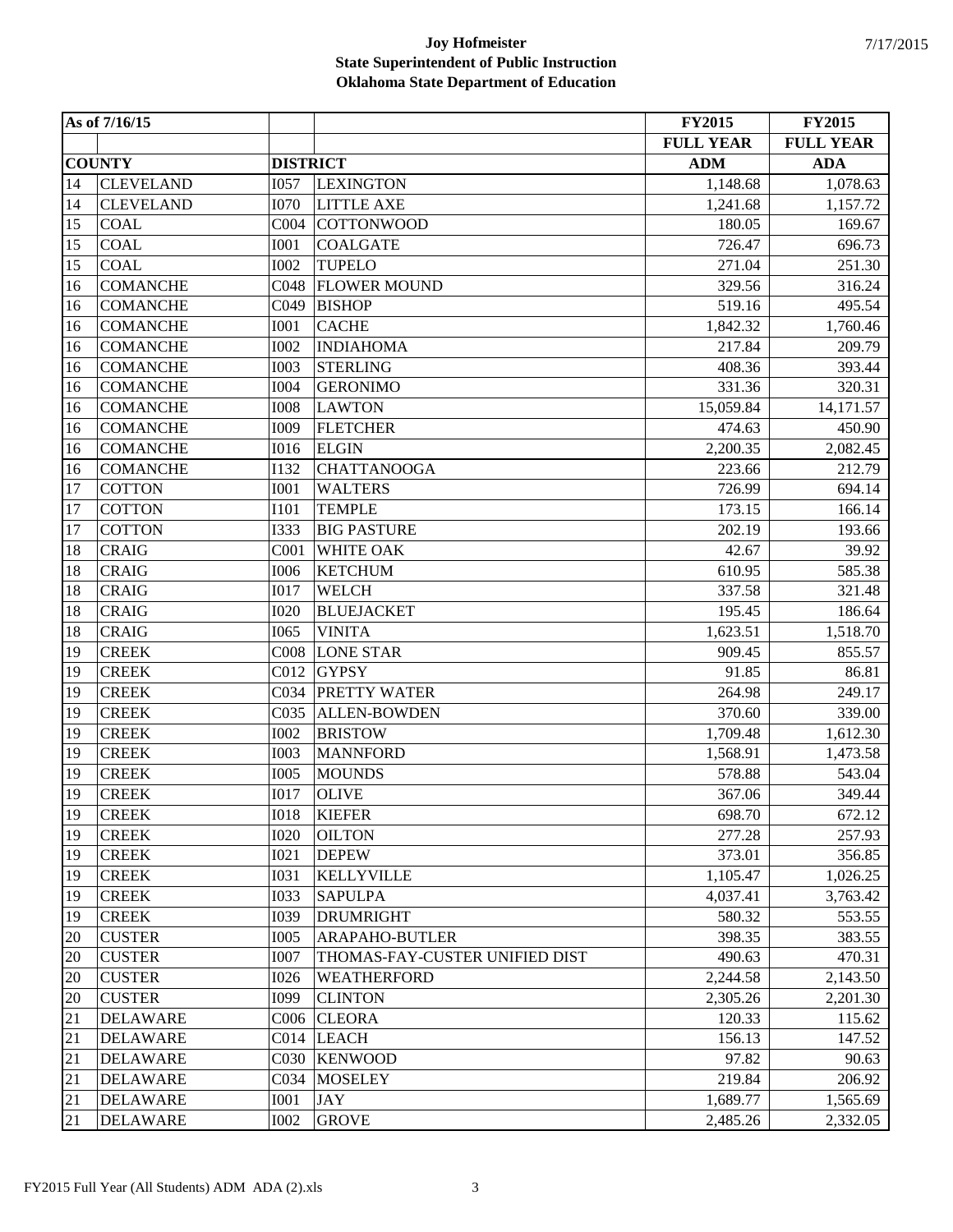|    | As of 7/16/15   |                  |                          | <b>FY2015</b>    | <b>FY2015</b>    |
|----|-----------------|------------------|--------------------------|------------------|------------------|
|    |                 |                  |                          | <b>FULL YEAR</b> | <b>FULL YEAR</b> |
|    | <b>COUNTY</b>   | <b>DISTRICT</b>  |                          | <b>ADM</b>       | <b>ADA</b>       |
| 21 | <b>DELAWARE</b> | <b>I003</b>      | <b>KANSAS</b>            | 881.23           | 827.69           |
| 21 | <b>DELAWARE</b> | <b>I004</b>      | <b>COLCORD</b>           | 572.26           | 533.20           |
| 21 | <b>DELAWARE</b> | <b>I005</b>      | <b>OAKS-MISSION</b>      | 244.12           | 231.53           |
| 22 | <b>DEWEY</b>    | <b>I005</b>      | <b>VICI</b>              | 347.85           | 332.18           |
| 22 | <b>DEWEY</b>    | <b>I008</b>      | <b>SEILING</b>           | 448.49           | 432.47           |
| 22 | <b>DEWEY</b>    | <b>I010</b>      | <b>TALOGA</b>            | 75.77            | 72.66            |
| 23 | <b>ELLIS</b>    | <b>I002</b>      | <b>FARGO</b>             | 199.42           | 190.73           |
| 23 | <b>ELLIS</b>    | <b>I003</b>      | <b>ARNETT</b>            | 213.78           | 203.77           |
| 23 | <b>ELLIS</b>    | <b>I039</b>      | <b>GAGE</b>              | 79.14            | 76.45            |
| 23 | <b>ELLIS</b>    | I042             | <b>SHATTUCK</b>          | 377.54           | 363.09           |
| 24 | <b>GARFIELD</b> | <b>I001</b>      | <b>WAUKOMIS</b>          | 394.31           | 379.61           |
| 24 | <b>GARFIELD</b> | <b>I018</b>      | <b>KREMLIN-HILLSDALE</b> | 294.19           | 283.00           |
| 24 | <b>GARFIELD</b> | I042             | <b>CHISHOLM</b>          | 1,039.66         | 991.41           |
| 24 | <b>GARFIELD</b> | I047             | <b>GARBER</b>            | 376.79           | 358.21           |
| 24 | <b>GARFIELD</b> | <b>I056</b>      | PIONEER-PLEASANT VALE    | 535.93           | 517.72           |
| 24 | <b>GARFIELD</b> | <b>I057</b>      | <b>ENID</b>              | 7,933.63         | 7,459.13         |
| 24 | <b>GARFIELD</b> | <b>I085</b>      | <b>DRUMMOND</b>          | 317.45           | 303.65           |
| 24 | <b>GARFIELD</b> | <b>I094</b>      | COVINGTON-DOUGLAS        | 271.60           | 259.97           |
| 25 | <b>GARVIN</b>   | C <sub>016</sub> | <b>WHITEBEAD</b>         | 400.89           | 383.03           |
| 25 | <b>GARVIN</b>   | <b>I002</b>      | <b>STRATFORD</b>         | 712.02           | 682.93           |
| 25 | <b>GARVIN</b>   | <b>I005</b>      | <b>PAOLI</b>             | 255.80           | 243.88           |
| 25 | <b>GARVIN</b>   | <b>I007</b>      | <b>MAYSVILLE</b>         | 366.18           | 346.06           |
| 25 | <b>GARVIN</b>   | <b>I009</b>      | <b>LINDSAY</b>           | 1,279.22         | 1,203.55         |
| 25 | <b>GARVIN</b>   | <b>I018</b>      | PAULS VALLEY             | 1,320.62         | 1,263.54         |
| 25 | <b>GARVIN</b>   | <b>I038</b>      | <b>WYNNEWOOD</b>         | 708.83           | 673.51           |
| 25 | <b>GARVIN</b>   | <b>I072</b>      | ELMORE CITY-PERNELL      | 495.03           | 468.79           |
| 26 | <b>GRADY</b>    | C037             | <b>FRIEND</b>            | 276.94           | 264.90           |
| 26 | <b>GRADY</b>    | C096             | <b>MIDDLEBERG</b>        | 198.22           | 190.06           |
| 26 | <b>GRADY</b>    | C131             | <b>PIONEER</b>           | 391.20           | 374.50           |
| 26 | <b>GRADY</b>    | <b>I001</b>      | <b>CHICKASHA</b>         | 2,458.31         | 2,293.36         |
| 26 | <b>GRADY</b>    | <b>I002</b>      | <b>MINCO</b>             | 576.40           | 553.26           |
| 26 | <b>GRADY</b>    | I051             | <b>NINNEKAH</b>          | 551.49           | 516.13           |
| 26 | <b>GRADY</b>    | <b>I056</b>      | <b>ALEX</b>              | 307.15           | 290.60           |
| 26 | <b>GRADY</b>    | <b>I068</b>      | <b>RUSH SPRINGS</b>      | 566.60           | 533.73           |
| 26 | <b>GRADY</b>    | I095             | <b>BRIDGE CREEK</b>      | 1,494.85         | 1,410.26         |
| 26 | <b>GRADY</b>    | I097             | <b>TUTTLE</b>            | 1,834.91         | 1,740.57         |
| 26 | <b>GRADY</b>    | <b>I099</b>      | <b>VERDEN</b>            | 264.63           | 249.17           |
| 26 | <b>GRADY</b>    | <b>I128</b>      | AMBER-POCASSET           | 481.48           | 460.30           |
| 27 | <b>GRANT</b>    | <b>I054</b>      | <b>MEDFORD</b>           | 275.95           | 263.80           |
| 27 | <b>GRANT</b>    | <b>I090</b>      | POND CREEK-HUNTER        | 349.00           | 330.17           |
| 27 | <b>GRANT</b>    | <b>I095</b>      | DEER CREEK-LAMONT        | 176.72           | 170.64           |
| 28 | <b>GREER</b>    | <b>I001</b>      | <b>MANGUM</b>            | 693.05           | 654.96           |
| 28 | <b>GREER</b>    | <b>I003</b>      | <b>GRANITE</b>           | 279.70           | 269.74           |
| 29 | <b>HARMON</b>   | <b>I066</b>      | <b>HOLLIS</b>            | 535.85           | 507.53           |
| 30 | <b>HARPER</b>   | <b>I001</b>      | <b>LAVERNE</b>           | 492.82           | 474.52           |
| 30 | <b>HARPER</b>   | <b>I004</b>      | <b>BUFFALO</b>           | 281.35           | 270.31           |
| 31 | <b>HASKELL</b>  | C <sub>010</sub> | WHITEFIELD               | 130.81           | 123.43           |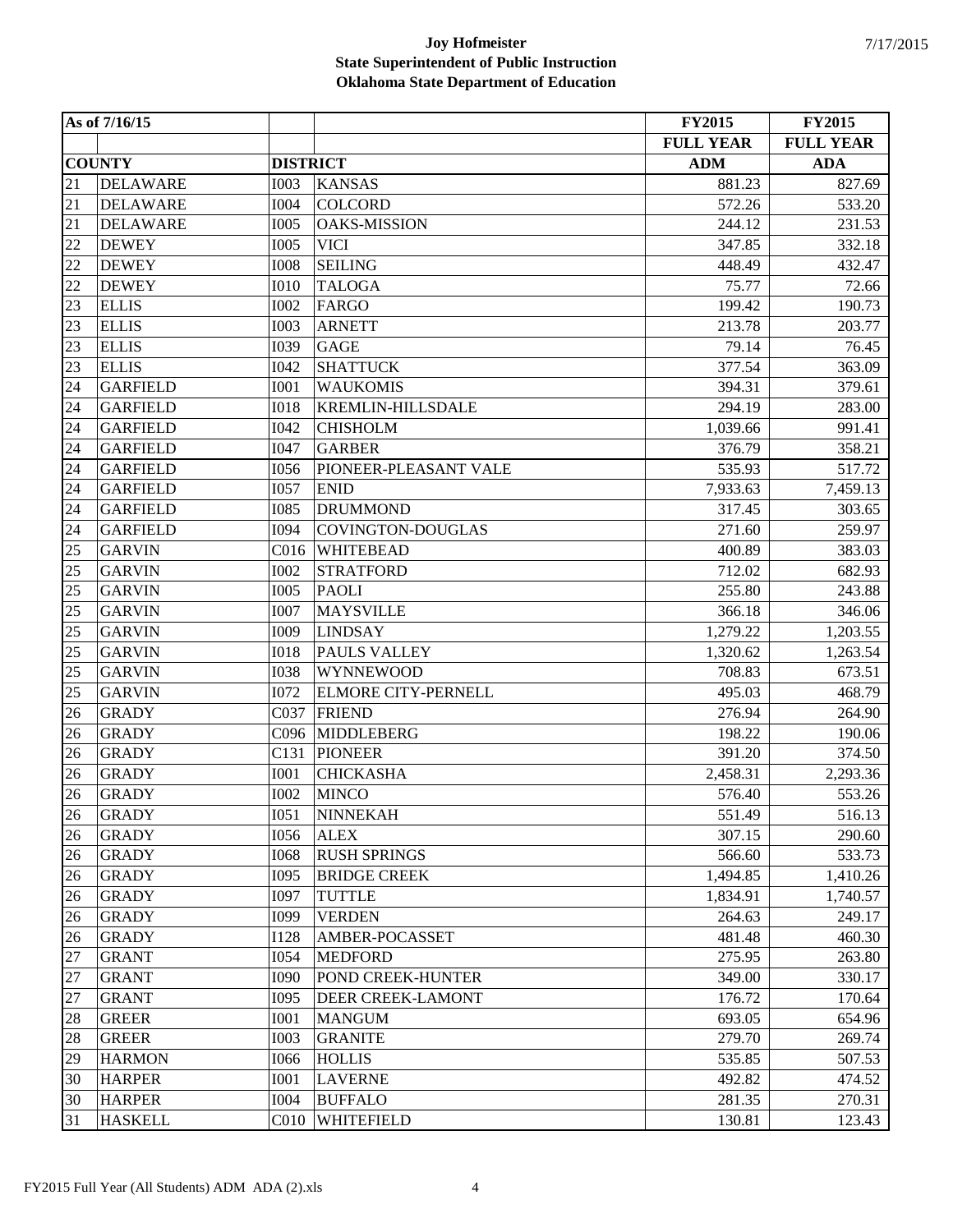|    | As of 7/16/15     |                  |                             | <b>FY2015</b>    | <b>FY2015</b>    |
|----|-------------------|------------------|-----------------------------|------------------|------------------|
|    |                   |                  |                             | <b>FULL YEAR</b> | <b>FULL YEAR</b> |
|    | <b>COUNTY</b>     | <b>DISTRICT</b>  |                             | $\bf{ADM}$       | <b>ADA</b>       |
| 31 | <b>HASKELL</b>    | <b>I013</b>      | <b>KINTA</b>                | 192.18           | 185.52           |
| 31 | <b>HASKELL</b>    | <b>I020</b>      | <b>STIGLER</b>              | 1,372.49         | 1,291.69         |
| 31 | <b>HASKELL</b>    | <b>I037</b>      | <b>MCCURTAIN</b>            | 231.29           | 218.04           |
| 31 | <b>HASKELL</b>    | I043             | <b>KEOTA</b>                | 419.34           | 397.44           |
| 32 | <b>HUGHES</b>     | <b>I001</b>      | <b>MOSS</b>                 | 289.46           | 276.36           |
| 32 | <b>HUGHES</b>     | <b>I005</b>      | <b>WETUMKA</b>              | 462.73           | 438.90           |
| 32 | <b>HUGHES</b>     | <b>I035</b>      | <b>HOLDENVILLE</b>          | 1,064.83         | 996.36           |
| 32 | <b>HUGHES</b>     | <b>I048</b>      | <b>CALVIN</b>               | 172.68           | 162.75           |
| 32 | <b>HUGHES</b>     | <b>I054</b>      | <b>STUART</b>               | 281.56           | 269.13           |
| 33 | <b>JACKSON</b>    | <b>I001</b>      | <b>NAVAJO</b>               | 469.68           | 450.22           |
| 33 | <b>JACKSON</b>    | <b>I014</b>      | <b>DUKE</b>                 | 196.19           | 189.75           |
| 33 | <b>JACKSON</b>    | <b>IO18</b>      | <b>ALTUS</b>                | 3,536.32         | 3,362.72         |
| 33 | <b>JACKSON</b>    | I025             | <b>ELDORADO</b>             | 86.02            | 80.12            |
| 33 | <b>JACKSON</b>    | <b>I035</b>      | <b>OLUSTEE</b>              | 156.06           | 144.58           |
| 33 | <b>JACKSON</b>    | <b>I054</b>      | <b>BLAIR</b>                | 295.41           | 282.74           |
| 34 | <b>JEFFERSON</b>  | C003             | <b>TERRAL</b>               | 66.01            | 64.59            |
| 34 | <b>JEFFERSON</b>  | <b>I001</b>      | <b>RYAN</b>                 | 259.17           | 250.86           |
| 34 | <b>JEFFERSON</b>  | <b>I014</b>      | <b>RINGLING</b>             | 440.68           | 401.40           |
| 34 | <b>JEFFERSON</b>  | <b>I023</b>      | <b>WAURIKA</b>              | 416.05           | 387.38           |
| 35 | <b>JOHNSTON</b>   | C007             | <b>MANNSVILLE</b>           | 97.98            | 90.98            |
| 35 | <b>JOHNSTON</b>   | C <sub>010</sub> | <b>RAVIA</b>                | 95.71            | 91.36            |
| 35 | <b>JOHNSTON</b>   | <b>I002</b>      | <b>MILL CREEK</b>           | 160.67           | 154.52           |
| 35 | <b>JOHNSTON</b>   | <b>I020</b>      | <b>TISHOMINGO</b>           | 981.19           | 929.62           |
| 35 | <b>JOHNSTON</b>   | I029             | <b>MILBURN</b>              | 182.38           | 175.28           |
| 35 | <b>JOHNSTON</b>   | <b>I035</b>      | <b>COLEMAN</b>              | 187.04           | 181.08           |
| 35 | <b>JOHNSTON</b>   | <b>I037</b>      | <b>WAPANUCKA</b>            | 249.08           | 239.51           |
| 36 | <b>KAY</b>        | C027             | <b>PECKHAM</b>              | 101.99           | 98.31            |
| 36 | <b>KAY</b>        | C <sub>050</sub> | <b>KILDARE</b>              | 76.88            | 73.34            |
| 36 | <b>KAY</b>        | I045             | <b>BLACKWELL</b>            | 1,371.56         | 1,300.24         |
| 36 | <b>KAY</b>        | <b>I071</b>      | PONCA CITY                  | 5,172.27         | 4,843.14         |
| 36 | <b>KAY</b>        | <b>I087</b>      | <b>TONKAWA</b>              | 727.28           | 685.61           |
| 36 | KAY               | I125             | <b>NEWKIRK</b>              | 858.71           | 817.91           |
| 37 | <b>KINGFISHER</b> | <b>I002</b>      | <b>DOVER</b>                | 176.25           | 168.53           |
| 37 | <b>KINGFISHER</b> | <b>I003</b>      | <b>LOMEGA</b>               | 237.94           | 229.26           |
| 37 | <b>KINGFISHER</b> | <b>I007</b>      | <b>KINGFISHER</b>           | 1,425.92         | 1,369.60         |
| 37 | <b>KINGFISHER</b> | <b>I016</b>      | <b>HENNESSEY</b>            | 909.16           | 865.78           |
| 37 | <b>KINGFISHER</b> | <b>I089</b>      | <b>CASHION</b>              | 501.89           | 479.56           |
| 37 | <b>KINGFISHER</b> | <b>I105</b>      | <b>OKARCHE</b>              | 332.20           | 321.59           |
| 38 | <b>KIOWA</b>      | <b>I001</b>      | <b>HOBART</b>               | 869.97           | 821.25           |
| 38 | <b>KIOWA</b>      | <b>I002</b>      | LONE WOLF                   | 85.71            | 80.84            |
| 38 | <b>KIOWA</b>      | <b>I003</b>      | <b>MOUNTAIN VIEW-GOTEBO</b> | 259.83           | 245.21           |
| 38 | <b>KIOWA</b>      | <b>I004</b>      | <b>SNYDER</b>               | 444.77           | 424.08           |
| 39 | <b>LATIMER</b>    | <b>I001</b>      | <b>WILBURTON</b>            | 910.69           | 886.23           |
| 39 | <b>LATIMER</b>    | <b>I002</b>      | <b>RED OAK</b>              | 271.42           | 262.23           |
| 39 | <b>LATIMER</b>    | <b>I003</b>      | <b>BUFFALO VALLEY</b>       | 156.33           | 149.44           |
| 39 | <b>LATIMER</b>    | <b>I004</b>      | <b>PANOLA</b>               | 165.74           | 152.01           |
| 40 | LE FLORE          | CO <sub>04</sub> | <b>SHADY POINT</b>          | 137.61           | 132.02           |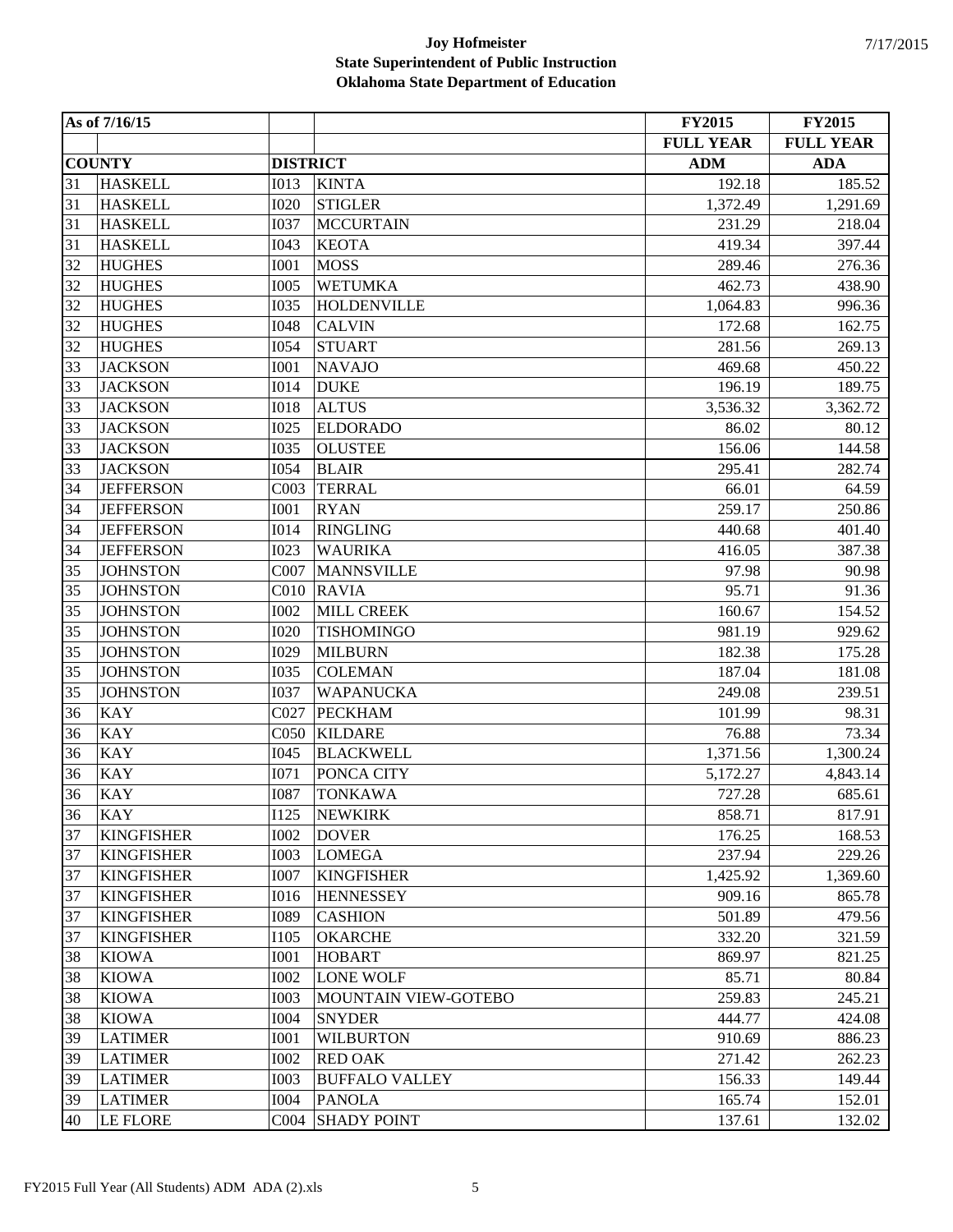|    | As of 7/16/15   |                  |                       | <b>FY2015</b>    | <b>FY2015</b>    |
|----|-----------------|------------------|-----------------------|------------------|------------------|
|    |                 |                  |                       | <b>FULL YEAR</b> | <b>FULL YEAR</b> |
|    | <b>COUNTY</b>   | <b>DISTRICT</b>  |                       | <b>ADM</b>       | <b>ADA</b>       |
| 40 | <b>LE FLORE</b> | CO11             | <b>MONROE</b>         | 106.19           | 103.33           |
| 40 | LE FLORE        | CO14             | <b>HODGEN</b>         | 256.18           | 242.25           |
| 40 | <b>LE FLORE</b> | C039             | <b>FANSHAWE</b>       | 66.51            | 64.16            |
| 40 | <b>LE FLORE</b> | <b>I002</b>      | <b>SPIRO</b>          | 1,127.05         | 1,051.51         |
| 40 | <b>LE FLORE</b> | <b>I003</b>      | <b>HEAVENER</b>       | 1,055.11         | 1,012.34         |
| 40 | <b>LE FLORE</b> | <b>I007</b>      | <b>POCOLA</b>         | 816.01           | 773.55           |
| 40 | <b>LE FLORE</b> | <b>I016</b>      | <b>LE FLORE</b>       | 210.44           | 201.15           |
| 40 | LE FLORE        | I017             | <b>CAMERON</b>        | 284.08           | 265.36           |
| 40 | <b>LE FLORE</b> | <b>I020</b>      | <b>PANAMA</b>         | 725.04           | 699.82           |
| 40 | <b>LE FLORE</b> | <b>I026</b>      | <b>BOKOSHE</b>        | 217.77           | 202.71           |
| 40 | <b>LE FLORE</b> | <b>I029</b>      | <b>POTEAU</b>         | 2,344.10         | 2,204.40         |
| 40 | LE FLORE        | I049             | <b>WISTER</b>         | 596.30           | 557.87           |
| 40 | LE FLORE        | <b>I052</b>      | <b>TALIHINA</b>       | 605.43           | 575.81           |
| 40 | <b>LE FLORE</b> | I062             | WHITESBORO            | 209.42           | 196.12           |
| 40 | <b>LE FLORE</b> | I067             | <b>HOWE</b>           | 575.28           | 541.00           |
| 40 | <b>LE FLORE</b> | I091             | <b>ARKOMA</b>         | 423.13           | 392.97           |
| 41 | <b>LINCOLN</b>  | COO5             | <b>WHITE ROCK</b>     | 127.93           | 120.48           |
| 41 | <b>LINCOLN</b>  | <b>I001</b>      | <b>CHANDLER</b>       | 1,210.99         | 1,139.16         |
| 41 | <b>LINCOLN</b>  | <b>I003</b>      | <b>DAVENPORT</b>      | 378.86           | 361.22           |
| 41 | <b>LINCOLN</b>  | <b>I004</b>      | <b>WELLSTON</b>       | 640.92           | 610.71           |
| 41 | <b>LINCOLN</b>  | <b>I054</b>      | <b>STROUD</b>         | 814.40           | 773.21           |
| 41 | <b>LINCOLN</b>  | <b>I095</b>      | <b>MEEKER</b>         | 852.15           | 807.82           |
| 41 | <b>LINCOLN</b>  | I103             | <b>PRAGUE</b>         | 1,060.93         | 1,008.26         |
| 41 | <b>LINCOLN</b>  | I105             | <b>CARNEY</b>         | 223.33           | 210.96           |
| 41 | <b>LINCOLN</b>  | I134             | <b>AGRA</b>           | 409.73           | 388.67           |
| 42 | <b>LOGAN</b>    | <b>I001</b>      | <b>GUTHRIE</b>        | 3,479.83         | 3,266.69         |
| 42 | <b>LOGAN</b>    | <b>I002</b>      | <b>CRESCENT</b>       | 654.58           | 614.77           |
| 42 | LOGAN           | <b>I003</b>      | MULHALL-ORLANDO       | 235.98           | 226.96           |
| 42 | <b>LOGAN</b>    | <b>I014</b>      | <b>COYLE</b>          | 302.18           | 285.66           |
| 43 | <b>LOVE</b>     | CO <sub>03</sub> | <b>GREENVILLE</b>     | 126.78           | 120.01           |
| 43 | <b>LOVE</b>     | <b>I004</b>      | <b>THACKERVILLE</b>   | 323.94           | 305.25           |
| 43 | LOVE            | I005             | <b>TURNER</b>         | 329.09           | 309.55           |
| 43 | <b>LOVE</b>     | <b>I016</b>      | <b>MARIETTA</b>       | 1,050.65         | 992.14           |
| 44 | <b>MAJOR</b>    | <b>I001</b>      | <b>RINGWOOD</b>       | 411.21           | 397.18           |
| 44 | <b>MAJOR</b>    | <b>I004</b>      | <b>ALINE-CLEO</b>     | 154.93           | 149.47           |
| 44 | <b>MAJOR</b>    | <b>I084</b>      | <b>FAIRVIEW</b>       | 744.14           | 709.99           |
| 44 | <b>MAJOR</b>    | <b>I092</b>      | <b>CIMARRON</b>       | 268.16           | 257.02           |
| 45 | <b>MARSHALL</b> | <b>I002</b>      | <b>MADILL</b>         | 1,723.10         | 1,630.05         |
| 45 | <b>MARSHALL</b> | <b>I003</b>      | <b>KINGSTON</b>       | 1,209.95         | 1,135.13         |
| 46 | <b>MAYES</b>    | C <sub>021</sub> | <b>SPAVINAW</b>       | 88.73            | 83.28            |
| 46 | <b>MAYES</b>    | C035             | <b>WICKLIFFE</b>      | 144.60           | 136.84           |
| 46 | <b>MAYES</b>    | C <sub>043</sub> | <b>OSAGE</b>          | 163.62           | 156.75           |
| 46 | <b>MAYES</b>    | <b>I001</b>      | <b>PRYOR</b>          | 2,658.83         | 2,510.51         |
| 46 | <b>MAYES</b>    | <b>I002</b>      | <b>ADAIR</b>          | 1,049.45         | 1,007.85         |
| 46 | <b>MAYES</b>    | <b>I016</b>      | <b>SALINA</b>         | 810.96           | 777.43           |
| 46 | <b>MAYES</b>    | <b>I017</b>      | <b>LOCUST GROVE</b>   | 1,426.91         | 1,338.65         |
| 46 | <b>MAYES</b>    | <b>I032</b>      | <b>CHOUTEAU-MAZIE</b> | 895.53           | 846.32           |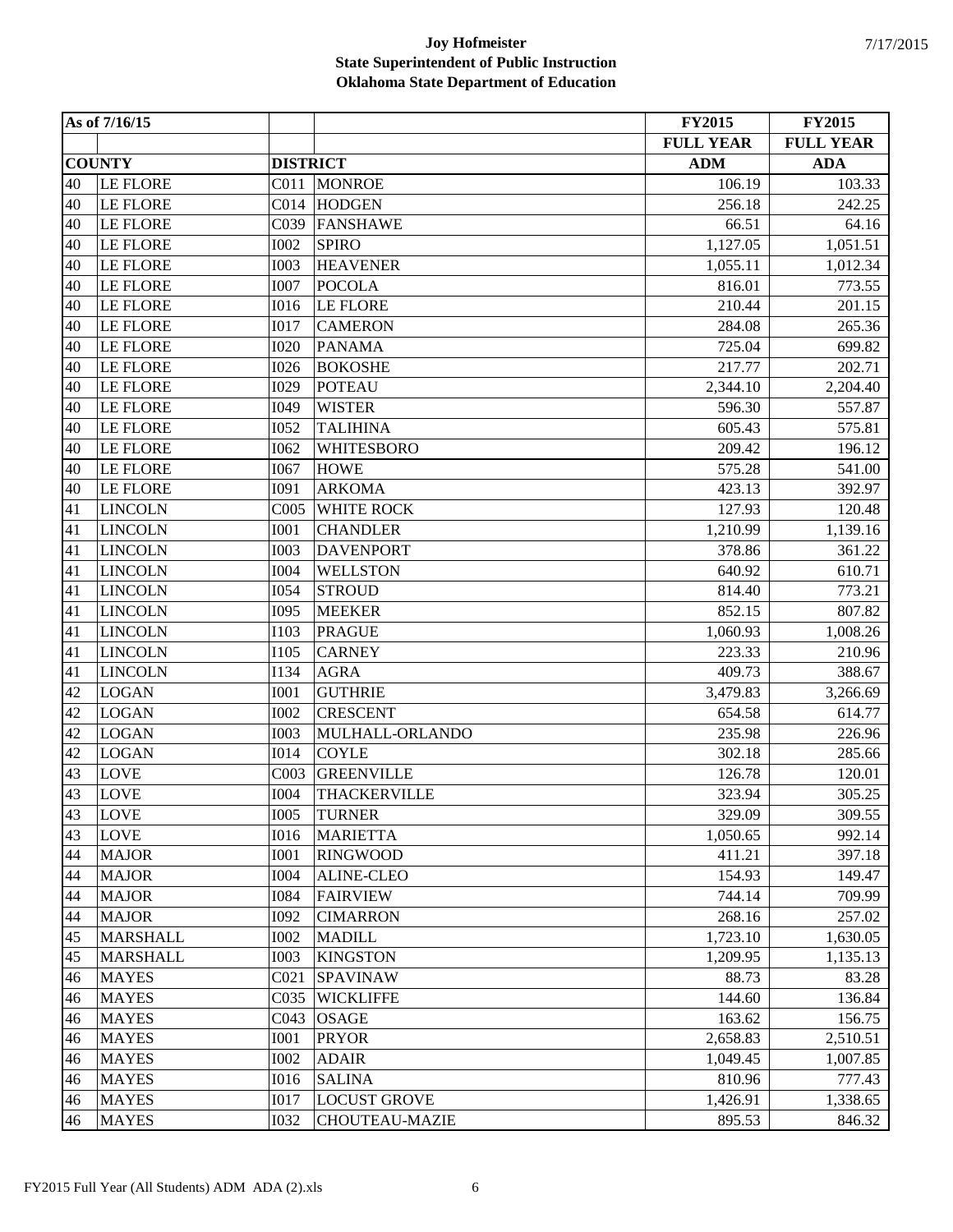|            | As of 7/16/15    |                  |                          | <b>FY2015</b>    | <b>FY2015</b>    |
|------------|------------------|------------------|--------------------------|------------------|------------------|
|            |                  |                  |                          | <b>FULL YEAR</b> | <b>FULL YEAR</b> |
|            | <b>COUNTY</b>    | <b>DISTRICT</b>  |                          | <b>ADM</b>       | <b>ADA</b>       |
| 47         | <b>MCCLAIN</b>   | <b>I001</b>      | <b>NEWCASTLE</b>         | 2,018.33         | 1,920.60         |
| 47         | <b>MCCLAIN</b>   | <b>I002</b>      | <b>DIBBLE</b>            | 678.61           | 640.61           |
| 47         | <b>MCCLAIN</b>   | <b>I005</b>      | <b>WASHINGTON</b>        | 997.63           | 961.56           |
| 47         | <b>MCCLAIN</b>   | <b>I010</b>      | <b>WAYNE</b>             | 542.93           | 516.39           |
| 47         | <b>MCCLAIN</b>   | I015             | <b>PURCELL</b>           | 1,429.30         | 1,356.83         |
| 47         | <b>MCCLAIN</b>   | <b>I029</b>      | <b>BLANCHARD</b>         | 1,950.44         | 1,853.48         |
| 48         | <b>MCCURTAIN</b> | COO1             | <b>FOREST GROVE</b>      | 175.87           | 171.39           |
| 48         | <b>MCCURTAIN</b> | C009             | <b>LUKFATA</b>           | 375.91           | 354.94           |
| 48         | <b>MCCURTAIN</b> | CO <sub>23</sub> | <b>GLOVER</b>            | 77.87            | 73.40            |
| 48         | <b>MCCURTAIN</b> | C037             | <b>DENISON</b>           | 277.96           | 266.30           |
| 48         | <b>MCCURTAIN</b> | C072             | <b>HOLLY CREEK</b>       | 223.17           | 217.40           |
| 48         | <b>MCCURTAIN</b> | <b>I005</b>      | <b>IDABEL</b>            | 1,232.54         | 1,163.85         |
| 48         | <b>MCCURTAIN</b> | <b>I006</b>      | <b>HAWORTH</b>           | 619.10           | 584.37           |
| 48         | <b>MCCURTAIN</b> | I011             | <b>VALLIANT</b>          | 896.82           | 845.51           |
| 48         | <b>MCCURTAIN</b> | <b>I013</b>      | <b>EAGLETOWN</b>         | 187.66           | 179.52           |
| 48         | <b>MCCURTAIN</b> | <b>I014</b>      | <b>SMITHVILLE</b>        | 282.10           | 266.85           |
| 48         | <b>MCCURTAIN</b> | <b>I039</b>      | <b>WRIGHT CITY</b>       | 458.08           | 432.33           |
| 48         | <b>MCCURTAIN</b> | I071             | <b>BATTIEST</b>          | 269.47           | 258.37           |
| 48         | <b>MCCURTAIN</b> | <b>I074</b>      | <b>BROKEN BOW</b>        | 1,728.42         | 1,643.77         |
| 49         | <b>MCINTOSH</b>  | CO <sub>03</sub> | <b>RYAL</b>              | 65.90            | 59.09            |
| 49         | <b>MCINTOSH</b>  | C <sub>016</sub> | <b>STIDHAM</b>           | 99.98            | 96.86            |
| 49         | <b>MCINTOSH</b>  | <b>I001</b>      | <b>EUFAULA</b>           | 1,208.68         | 1,127.73         |
| 49         | <b>MCINTOSH</b>  | <b>I019</b>      | <b>CHECOTAH</b>          | 1,547.25         | 1,456.74         |
| 49         | <b>MCINTOSH</b>  | <b>I027</b>      | <b>MIDWAY</b>            | 216.42           | 203.47           |
| 49         | <b>MCINTOSH</b>  | <b>I064</b>      | <b>HANNA</b>             | 96.68            | 91.41            |
| 50         | <b>MURRAY</b>    | <b>I001</b>      | <b>SULPHUR</b>           | 1,559.37         | 1,489.58         |
| 50         | <b>MURRAY</b>    | <b>I010</b>      | <b>DAVIS</b>             | 1,062.64         | 1,015.52         |
| 51         | <b>MUSKOGEE</b>  | C009             | WAINWRIGHT               | 119.93           | 114.96           |
| 51         | <b>MUSKOGEE</b>  | <b>I002</b>      | <b>HASKELL</b>           | 824.36           | 778.00           |
| 51         | <b>MUSKOGEE</b>  | <b>I003</b>      | <b>FORT GIBSON</b>       | 1,898.60         | 1,795.08         |
| 51         | <b>MUSKOGEE</b>  | <b>I006</b>      | <b>WEBBERS FALLS</b>     | 269.18           | 253.65           |
| $\vert$ 51 | <b>MUSKOGEE</b>  | <b>IOO8</b>      | <b>OKTAHA</b>            | 768.27           | 724.35           |
| 51         | <b>MUSKOGEE</b>  | <b>I020</b>      | <b>MUSKOGEE</b>          | 6,083.21         | 5,715.19         |
| 51         | <b>MUSKOGEE</b>  | <b>I029</b>      | <b>HILLDALE</b>          | 1,889.35         | 1,794.91         |
| 51         | <b>MUSKOGEE</b>  | I046             | <b>BRAGGS</b>            | 181.30           | 173.96           |
| 51         | <b>MUSKOGEE</b>  | I074             | <b>WARNER</b>            | 765.41           | 732.35           |
| 51         | <b>MUSKOGEE</b>  | <b>I088</b>      | <b>PORUM</b>             | 502.87           | 479.64           |
| 52         | <b>NOBLE</b>     | <b>I001</b>      | <b>PERRY</b>             | 1,189.15         | 1,130.53         |
| 52         | <b>NOBLE</b>     | <b>I002</b>      | <b>BILLINGS</b>          | 65.68            | 63.13            |
| 52         | <b>NOBLE</b>     | <b>I004</b>      | <b>FRONTIER</b>          | 389.11           | 365.71           |
| 52         | <b>NOBLE</b>     | <b>I006</b>      | <b>MORRISON</b>          | 537.94           | 514.72           |
| 53         | <b>NOWATA</b>    | <b>I003</b>      | OKLAHOMA UNION           | 669.07           | 642.77           |
| 53         | <b>NOWATA</b>    | <b>I040</b>      | <b>NOWATA</b>            | 949.42           | 885.56           |
| 53         | <b>NOWATA</b>    | I051             | <b>SOUTH COFFEYVILLE</b> | 260.94           | 248.31           |
| 54         | <b>OKFUSKEE</b>  | C029             | <b>BEARDEN</b>           | 100.12           | 95.04            |
| 54         | <b>OKFUSKEE</b>  | <b>I002</b>      | <b>MASON</b>             | 270.12           | 253.66           |
| 54         | <b>OKFUSKEE</b>  | <b>I014</b>      | <b>PADEN</b>             | 240.67           | 228.31           |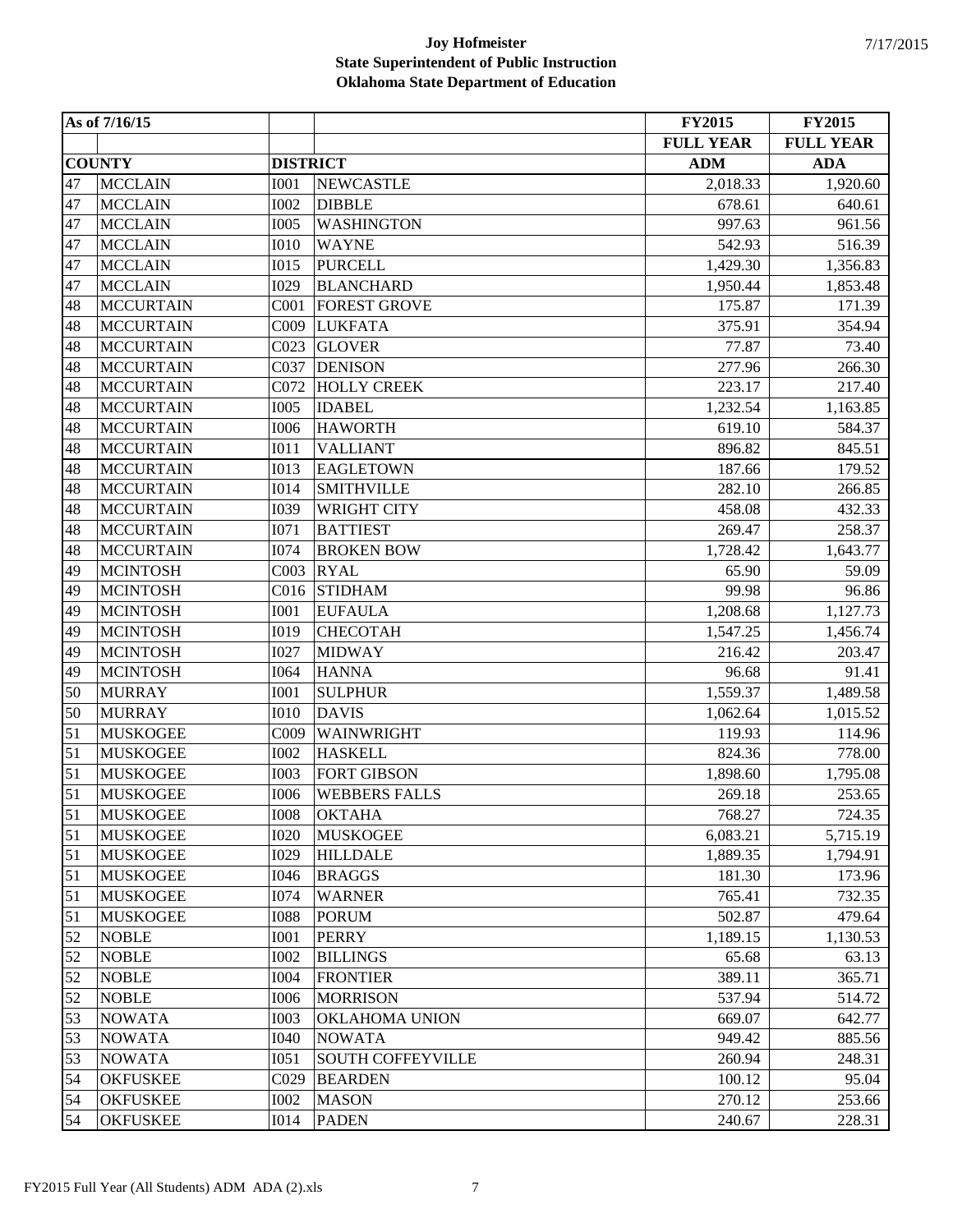|    | As of 7/16/15   |                  |                                    | <b>FY2015</b>    | <b>FY2015</b>    |
|----|-----------------|------------------|------------------------------------|------------------|------------------|
|    |                 |                  |                                    | <b>FULL YEAR</b> | <b>FULL YEAR</b> |
|    | <b>COUNTY</b>   | <b>DISTRICT</b>  |                                    | <b>ADM</b>       | <b>ADA</b>       |
| 54 | <b>OKFUSKEE</b> | <b>I026</b>      | <b>OKEMAH</b>                      | 856.56           | 817.99           |
| 54 | <b>OKFUSKEE</b> | <b>I031</b>      | <b>WELEETKA</b>                    | 415.81           | 388.42           |
| 54 | <b>OKFUSKEE</b> | <b>I054</b>      | <b>GRAHAM-DUSTIN</b>               | 168.46           | 156.99           |
| 55 | <b>OKLAHOMA</b> | C <sub>029</sub> | <b>OAKDALE</b>                     | 603.69           | 581.71           |
| 55 | <b>OKLAHOMA</b> | C074             | <b>CRUTCHO</b>                     | 391.04           | 367.54           |
| 55 | <b>OKLAHOMA</b> | E001             | OKC CHARTER: INDEPENDENCE MS       | 299.43           | 290.84           |
| 55 | <b>OKLAHOMA</b> | E002             | OKC CHARTER: SEEWORTH ACADEMY      | 437.93           | 335.89           |
| 55 | <b>OKLAHOMA</b> | E003             | OKC CHARTER: HUPFELD/W VILLAGE     | 327.63           | 315.22           |
| 55 | <b>OKLAHOMA</b> | E005             | OKC CHARTER: DOVE SCIENCE ACAD     | 490.31           | 473.33           |
| 55 | <b>OKLAHOMA</b> | E007             | OKC CHARTER: SANTA FE SOUTH HS     | 638.51           | 624.12           |
| 55 | <b>OKLAHOMA</b> | <b>E008</b>      | OKC CHARTER: HARDING CHARTER       | 473.36           | 461.82           |
| 55 | <b>OKLAHOMA</b> | E010             | OKC CHARTER: HARDING FINE ARTS     | 350.66           | 332.62           |
| 55 | <b>OKLAHOMA</b> | E011             | OKC CHARTER: SANTA FE SOUTH MS     | 384.14           | 373.88           |
| 55 | <b>OKLAHOMA</b> | E012             | OKC CHARTER: KIPP REACH COLL.      | 294.32           | 279.98           |
| 55 | <b>OKLAHOMA</b> | E013             | OKC CHARTER: DOVE SCIENCE ES       | 303.18           | 295.09           |
| 55 | <b>OKLAHOMA</b> | E016             | OKC CHARTER: HARPER ACADEMY        | 93.53            | 79.38            |
| 55 | <b>OKLAHOMA</b> | G001             | <b>SANTA FE SOUTH ES (CHARTER)</b> | 475.01           | 462.29           |
| 55 | <b>OKLAHOMA</b> | G003             | <b>ALEXIS RAINBOW (CHARTER)</b>    | 60.54            | 55.15            |
| 55 | <b>OKLAHOMA</b> | G004             | <b>ASTEC CHARTERS</b>              | 834.02           | 796.60           |
| 55 | <b>OKLAHOMA</b> | G007             | JOHN W REX CHARTER ELEMENTARY      | 302.76           | 287.71           |
| 55 | <b>OKLAHOMA</b> | <b>I001</b>      | PUTNAM CITY                        | 19,250.27        | 18,173.59        |
| 55 | <b>OKLAHOMA</b> | <b>I003</b>      | <b>LUTHER</b>                      | 936.97           | 877.65           |
| 55 | <b>OKLAHOMA</b> | <b>I004</b>      | CHOCTAW-NICOMA PARK                | 5,614.47         | 5,270.59         |
| 55 | <b>OKLAHOMA</b> | <b>I006</b>      | <b>DEER CREEK</b>                  | 5,372.15         | 5,166.64         |
| 55 | <b>OKLAHOMA</b> | <b>I007</b>      | <b>HARRAH</b>                      | 2,085.42         | 1,969.15         |
| 55 | <b>OKLAHOMA</b> | <b>I009</b>      | <b>JONES</b>                       | 1,102.51         | 1,044.99         |
| 55 | <b>OKLAHOMA</b> | <b>I012</b>      | <b>EDMOND</b>                      | 23,444.85        | 22,256.44        |
| 55 | <b>OKLAHOMA</b> | <b>I037</b>      | <b>MILLWOOD</b>                    | 965.74           | 925.00           |
| 55 | <b>OKLAHOMA</b> | I041             | <b>WESTERN HEIGHTS</b>             | 3,805.33         | 3,513.80         |
| 55 | <b>OKLAHOMA</b> | <b>I052</b>      | MIDWEST CITY-DEL CITY              | 14,566.64        | 13,737.89        |
| 55 | <b>OKLAHOMA</b> | I053             | <b>CROOKED OAK</b>                 | 1,172.52         | 1,089.60         |
| 55 | <b>OKLAHOMA</b> | 1088             | <b>BETHANY</b>                     | 1,690.90         | 1,631.51         |
| 55 | <b>OKLAHOMA</b> | <b>I089</b>      | OKLAHOMA CITY                      | 40,641.15        | 37,979.11        |
| 55 | <b>OKLAHOMA</b> | Z001             | EPIC ONE ON ONE CHARTER SCHOOL     | 3,906.89         | 3,906.89         |
| 55 | <b>OKLAHOMA</b> | Z002             | OKLAHOMA VIRTUAL CHARTER ACAD      | 2,007.59         | 1,879.57         |
| 55 | <b>OKLAHOMA</b> | Z003             | OKLAHOMA CONNECTIONS ACADEMY       | 971.33           | 926.50           |
| 55 | <b>OKLAHOMA</b> | Z004             | <b>INSIGHT SCHOOL OF OKLAHOMA</b>  | 215.99           | 200.30           |
| 56 | <b>OKMULGEE</b> | CO11             | <b>TWIN HILLS</b>                  | 368.76           | 350.27           |
| 56 | OKMULGEE        | I001             | OKMULGEE                           | 1,529.59         | 1,444.69         |
| 56 | <b>OKMULGEE</b> | <b>I002</b>      | <b>HENRYETTA</b>                   | 1,252.07         | 1,176.52         |
| 56 | OKMULGEE        | <b>I003</b>      | <b>MORRIS</b>                      | 1,077.16         | 1,011.96         |
| 56 | <b>OKMULGEE</b> | <b>I004</b>      | <b>BEGGS</b>                       | 1,171.99         | 1,118.50         |
| 56 | OKMULGEE        | <b>I005</b>      | <b>PRESTON</b>                     | 571.31           | 554.40           |
| 56 | <b>OKMULGEE</b> | <b>I006</b>      | <b>SCHULTER</b>                    | 143.77           | 134.94           |
| 56 | <b>OKMULGEE</b> | <b>I007</b>      | <b>WILSON</b>                      | 229.80           | 217.65           |
| 56 | OKMULGEE        | <b>I008</b>      | <b>DEWAR</b>                       | 409.80           | 388.37           |
| 57 | <b>OSAGE</b>    | CO <sub>03</sub> | <b>OSAGE HILLS</b>                 | 178.89           | 168.73           |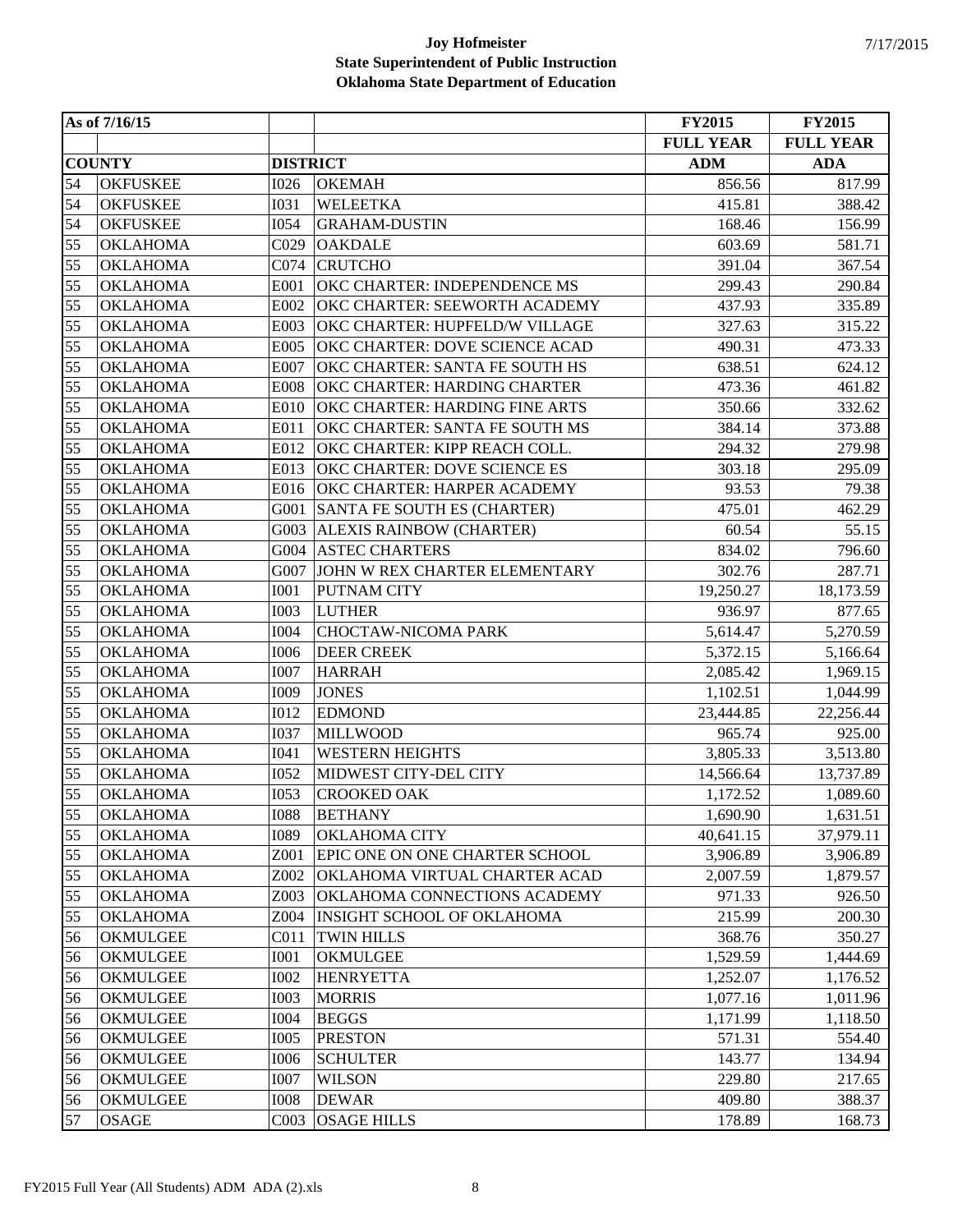|    | As of 7/16/15    |                  |                    | <b>FY2015</b>    | <b>FY2015</b>    |
|----|------------------|------------------|--------------------|------------------|------------------|
|    |                  |                  |                    | <b>FULL YEAR</b> | <b>FULL YEAR</b> |
|    | <b>COUNTY</b>    | <b>DISTRICT</b>  |                    | <b>ADM</b>       | <b>ADA</b>       |
| 57 | <b>OSAGE</b>     | C007             | <b>BOWRING</b>     | 75.34            | 72.38            |
| 57 | <b>OSAGE</b>     | C035             | <b>AVANT</b>       | 78.32            | 73.75            |
| 57 | <b>OSAGE</b>     | C <sub>052</sub> | <b>ANDERSON</b>    | 274.24           | 261.27           |
| 57 | <b>OSAGE</b>     | C077             | <b>MCCORD</b>      | 256.73           | 242.09           |
| 57 | <b>OSAGE</b>     | <b>I002</b>      | <b>PAWHUSKA</b>    | 826.79           | 785.70           |
| 57 | <b>OSAGE</b>     | I011             | <b>SHIDLER</b>     | 239.91           | 227.71           |
| 57 | <b>OSAGE</b>     | I029             | <b>BARNSDALL</b>   | 432.39           | 410.74           |
| 57 | <b>OSAGE</b>     | <b>I030</b>      | <b>WYNONA</b>      | 118.89           | 111.60           |
| 57 | <b>OSAGE</b>     | <b>I038</b>      | <b>HOMINY</b>      | 585.23           | 552.44           |
| 57 | <b>OSAGE</b>     | <b>I050</b>      | <b>PRUE</b>        | 321.96           | 302.93           |
| 57 | <b>OSAGE</b>     | <b>I090</b>      | <b>WOODLAND</b>    | 439.20           | 416.83           |
| 58 | <b>OTTAWA</b>    | C <sub>010</sub> | <b>TURKEY FORD</b> | 92.41            | 87.87            |
| 58 | <b>OTTAWA</b>    | <b>I001</b>      | <b>WYANDOTTE</b>   | 816.71           | 771.62           |
| 58 | <b>OTTAWA</b>    | <b>I014</b>      | <b>QUAPAW</b>      | 615.95           | 590.34           |
| 58 | <b>OTTAWA</b>    | <b>IO18</b>      | <b>COMMERCE</b>    | 864.58           | 815.94           |
| 58 | <b>OTTAWA</b>    | <b>I023</b>      | <b>MIAMI</b>       | 2,483.76         | 2,319.25         |
| 58 | <b>OTTAWA</b>    | <b>I026</b>      | <b>AFTON</b>       | 560.46           | 530.76           |
| 58 | <b>OTTAWA</b>    | <b>I031</b>      | <b>FAIRLAND</b>    | 601.59           | 575.74           |
| 59 | <b>PAWNEE</b>    | COO2             | <b>JENNINGS</b>    | 201.91           | 190.75           |
| 59 | <b>PAWNEE</b>    | <b>I001</b>      | <b>PAWNEE</b>      | 746.00           | 709.74           |
| 59 | <b>PAWNEE</b>    | <b>I006</b>      | <b>CLEVELAND</b>   | 1,655.74         | 1,535.64         |
| 60 | <b>PAYNE</b>     | C104             | <b>OAK GROVE</b>   | 185.50           | 176.16           |
| 60 | <b>PAYNE</b>     | <b>I003</b>      | <b>RIPLEY</b>      | 459.47           | 436.28           |
| 60 | <b>PAYNE</b>     | <b>I016</b>      | <b>STILLWATER</b>  | 6,151.50         | 5,821.46         |
| 60 | <b>PAYNE</b>     | <b>I056</b>      | PERKINS-TRYON      | 1,512.96         | 1,423.55         |
| 60 | <b>PAYNE</b>     | I067             | <b>CUSHING</b>     | 1,802.84         | 1,706.34         |
| 60 | <b>PAYNE</b>     | <b>I101</b>      | <b>GLENCOE</b>     | 342.97           | 327.14           |
| 60 | <b>PAYNE</b>     | <b>I103</b>      | <b>YALE</b>        | 448.97           | 414.97           |
| 61 | <b>PITTSBURG</b> | C009             | <b>KREBS</b>       | 401.60           | 377.57           |
| 61 | <b>PITTSBURG</b> | CO <sub>29</sub> | FRINK-CHAMBERS     | 428.64           | 409.50           |
| 61 | <b>PITTSBURG</b> | C056             | <b>TANNEHILL</b>   | 171.89           | 162.09           |
| 61 | <b>PITTSBURG</b> | C <sub>088</sub> | <b>HAYWOOD</b>     | 138.18           | 131.78           |
| 61 | <b>PITTSBURG</b> | <b>I001</b>      | <b>HARTSHORNE</b>  | 791.27           | 753.33           |
| 61 | <b>PITTSBURG</b> | <b>I002</b>      | <b>CANADIAN</b>    | 459.30           | 431.07           |
| 61 | <b>PITTSBURG</b> | I011             | <b>HAILEYVILLE</b> | 361.06           | 343.82           |
| 61 | <b>PITTSBURG</b> | <b>I014</b>      | <b>KIOWA</b>       | 310.40           | 294.62           |
| 61 | <b>PITTSBURG</b> | <b>I017</b>      | <b>QUINTON</b>     | 477.71           | 454.22           |
| 61 | <b>PITTSBURG</b> | <b>I025</b>      | <b>INDIANOLA</b>   | 218.07           | 208.67           |
| 61 | <b>PITTSBURG</b> | <b>I028</b>      | <b>CROWDER</b>     | 468.53           | 445.03           |
| 61 | <b>PITTSBURG</b> | <b>I030</b>      | <b>SAVANNA</b>     | 377.40           | 359.74           |
| 61 | <b>PITTSBURG</b> | I063             | <b>PITTSBURG</b>   | 141.00           | 134.34           |
| 61 | <b>PITTSBURG</b> | <b>I080</b>      | <b>MCALESTER</b>   | 3,097.00         | 2,896.92         |
| 62 | <b>PONTOTOC</b>  | <b>I001</b>      | <b>ALLEN</b>       | 492.60           | 462.02           |
| 62 | <b>PONTOTOC</b>  | I009             | <b>VANOSS</b>      | 534.60           | 509.37           |
| 62 | <b>PONTOTOC</b>  | <b>I016</b>      | <b>BYNG</b>        | 1,783.73         | 1,685.01         |
| 62 | <b>PONTOTOC</b>  | <b>I019</b>      | <b>ADA</b>         | 2,710.94         | 2,569.77         |
| 62 | <b>PONTOTOC</b>  | <b>I024</b>      | <b>LATTA</b>       | 851.77           | 813.18           |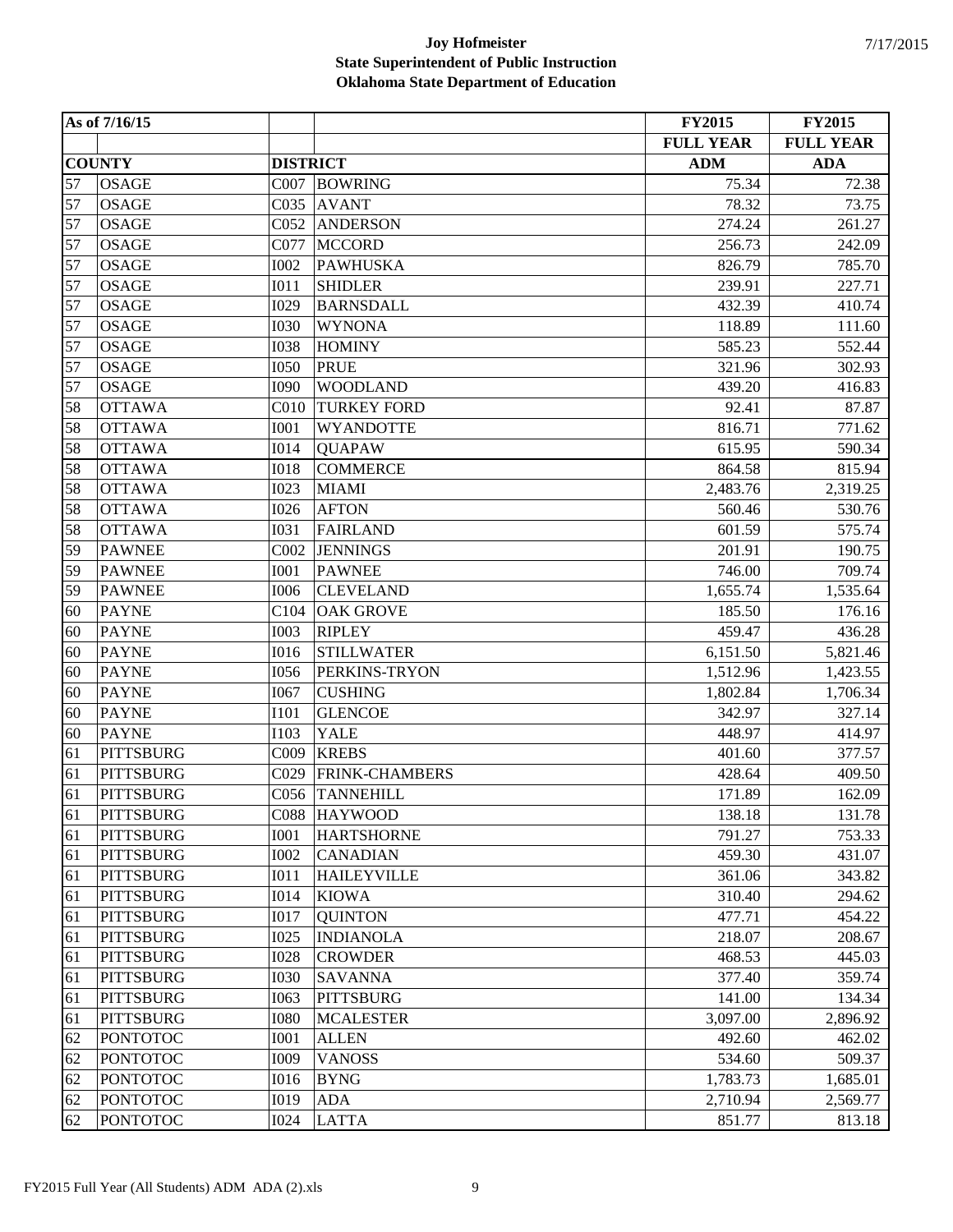|    | As of 7/16/15       |                  |                         | <b>FY2015</b>    | <b>FY2015</b>    |
|----|---------------------|------------------|-------------------------|------------------|------------------|
|    |                     |                  |                         | <b>FULL YEAR</b> | <b>FULL YEAR</b> |
|    | <b>COUNTY</b>       | <b>DISTRICT</b>  |                         | <b>ADM</b>       | <b>ADA</b>       |
| 62 | <b>PONTOTOC</b>     | <b>I030</b>      | <b>STONEWALL</b>        | 454.69           | 439.39           |
| 62 | <b>PONTOTOC</b>     | <b>I037</b>      | <b>ROFF</b>             | 339.13           | 325.98           |
| 63 | <b>POTTAWATOMIE</b> | C <sub>010</sub> | <b>NORTH ROCK CREEK</b> | 581.08           | 559.09           |
| 63 | <b>POTTAWATOMIE</b> | C027             | <b>GROVE</b>            | 455.32           | 435.47           |
| 63 | <b>POTTAWATOMIE</b> | C029             | PLEASANT GROVE          | 274.93           | 257.10           |
| 63 | <b>POTTAWATOMIE</b> | C032             | <b>SOUTH ROCK CREEK</b> | 410.80           | 390.22           |
| 63 | <b>POTTAWATOMIE</b> | <b>I001</b>      | <b>MCLOUD</b>           | 1,847.06         | 1,733.34         |
| 63 | <b>POTTAWATOMIE</b> | <b>I002</b>      | <b>DALE</b>             | 742.54           | 714.70           |
| 63 | <b>POTTAWATOMIE</b> | <b>I003</b>      | <b>BETHEL</b>           | 1,318.75         | 1,262.95         |
| 63 | <b>POTTAWATOMIE</b> | <b>I004</b>      | <b>MACOMB</b>           | 287.74           | 269.06           |
| 63 | <b>POTTAWATOMIE</b> | <b>I005</b>      | <b>EARLSBORO</b>        | 240.38           | 228.64           |
| 63 | <b>POTTAWATOMIE</b> | <b>I092</b>      | <b>TECUMSEH</b>         | 2,249.55         | 2,124.47         |
| 63 | <b>POTTAWATOMIE</b> | <b>I093</b>      | <b>SHAWNEE</b>          | 3,955.40         | 3,693.35         |
| 63 | <b>POTTAWATOMIE</b> | I112             | <b>ASHER</b>            | 263.68           | 250.05           |
| 63 | <b>POTTAWATOMIE</b> | I115             | <b>WANETTE</b>          | 185.55           | 174.72           |
| 63 | <b>POTTAWATOMIE</b> | I117             | <b>MAUD</b>             | 326.45           | 312.11           |
| 64 | <b>PUSHMATAHA</b>   | C002             | <b>ALBION</b>           | 77.39            | 72.71            |
| 64 | <b>PUSHMATAHA</b>   | CO <sub>04</sub> | <b>TUSKAHOMA</b>        | 81.82            | 79.82            |
| 64 | <b>PUSHMATAHA</b>   | CO15             | <b>NASHOBA</b>          | 49.77            | 48.72            |
| 64 | <b>PUSHMATAHA</b>   | <b>I001</b>      | <b>RATTAN</b>           | 488.78           | 466.92           |
| 64 | <b>PUSHMATAHA</b>   | <b>I010</b>      | <b>CLAYTON</b>          | 285.07           | 273.48           |
| 64 | <b>PUSHMATAHA</b>   | <b>I013</b>      | <b>ANTLERS</b>          | 1,023.21         | 966.43           |
| 64 | <b>PUSHMATAHA</b>   | <b>I022</b>      | <b>MOYERS</b>           | 211.48           | 200.74           |
| 65 | <b>ROGER MILLS</b>  | <b>I003</b>      | <b>LEEDEY</b>           | 220.26           | 210.57           |
| 65 | <b>ROGER MILLS</b>  | <b>I006</b>      | <b>REYDON</b>           | 140.54           | 133.99           |
| 65 | <b>ROGER MILLS</b>  | <b>I007</b>      | <b>CHEYENNE</b>         | 363.16           | 346.65           |
| 65 | <b>ROGER MILLS</b>  | <b>I015</b>      | <b>SWEETWATER</b>       | 128.29           | 122.02           |
| 65 | <b>ROGER MILLS</b>  | <b>I066</b>      | <b>HAMMON</b>           | 265.92           | 248.23           |
| 66 | <b>ROGERS</b>       | C009             | <b>JUSTUS-TIAWAH</b>    | 497.95           | 472.29           |
| 66 | <b>ROGERS</b>       | <b>I001</b>      | <b>CLAREMORE</b>        | 4,072.08         | 3,838.65         |
| 66 | <b>ROGERS</b>       | <b>I002</b>      | <b>CATOOSA</b>          | 2,128.93         | 1,986.26         |
| 66 | <b>ROGERS</b>       | <b>I003</b>      | <b>CHELSEA</b>          | 913.01           | 855.01           |
| 66 | <b>ROGERS</b>       | <b>I004</b>      | OOLOGAH-TALALA          | 1,812.48         | 1,713.96         |
| 66 | <b>ROGERS</b>       | <b>I005</b>      | <b>INOLA</b>            | 1,389.20         | 1,322.49         |
| 66 | <b>ROGERS</b>       | <b>I006</b>      | <b>SEQUOYAH</b>         | 1,357.97         | 1,296.73         |
| 66 | <b>ROGERS</b>       | <b>I007</b>      | <b>FOYIL</b>            | 554.86           | 521.22           |
| 66 | <b>ROGERS</b>       | <b>I008</b>      | <b>VERDIGRIS</b>        | 1,255.70         | 1,191.98         |
| 67 | <b>SEMINOLE</b>     | C054             | <b>JUSTICE</b>          | 170.01           | 163.66           |
| 67 | <b>SEMINOLE</b>     | I001             | <b>SEMINOLE</b>         | 1,801.99         | 1,667.50         |
| 67 | <b>SEMINOLE</b>     | <b>I002</b>      | <b>WEWOKA</b>           | 789.34           | 730.84           |
| 67 | <b>SEMINOLE</b>     | <b>I003</b>      | <b>BOWLEGS</b>          | 287.92           | 270.59           |
| 67 | <b>SEMINOLE</b>     | <b>I004</b>      | <b>KONAWA</b>           | 702.06           | 669.27           |
| 67 | <b>SEMINOLE</b>     | <b>I006</b>      | <b>NEW LIMA</b>         | 289.05           | 273.70           |
| 67 | <b>SEMINOLE</b>     | <b>I007</b>      | <b>VARNUM</b>           | 294.79           | 279.45           |
| 67 | <b>SEMINOLE</b>     | <b>I010</b>      | <b>SASAKWA</b>          | 223.66           | 207.65           |
| 67 | <b>SEMINOLE</b>     | <b>I014</b>      | <b>STROTHER</b>         | 420.29           | 397.99           |
| 67 | <b>SEMINOLE</b>     | I015             | <b>BUTNER</b>           | 238.69           | 224.40           |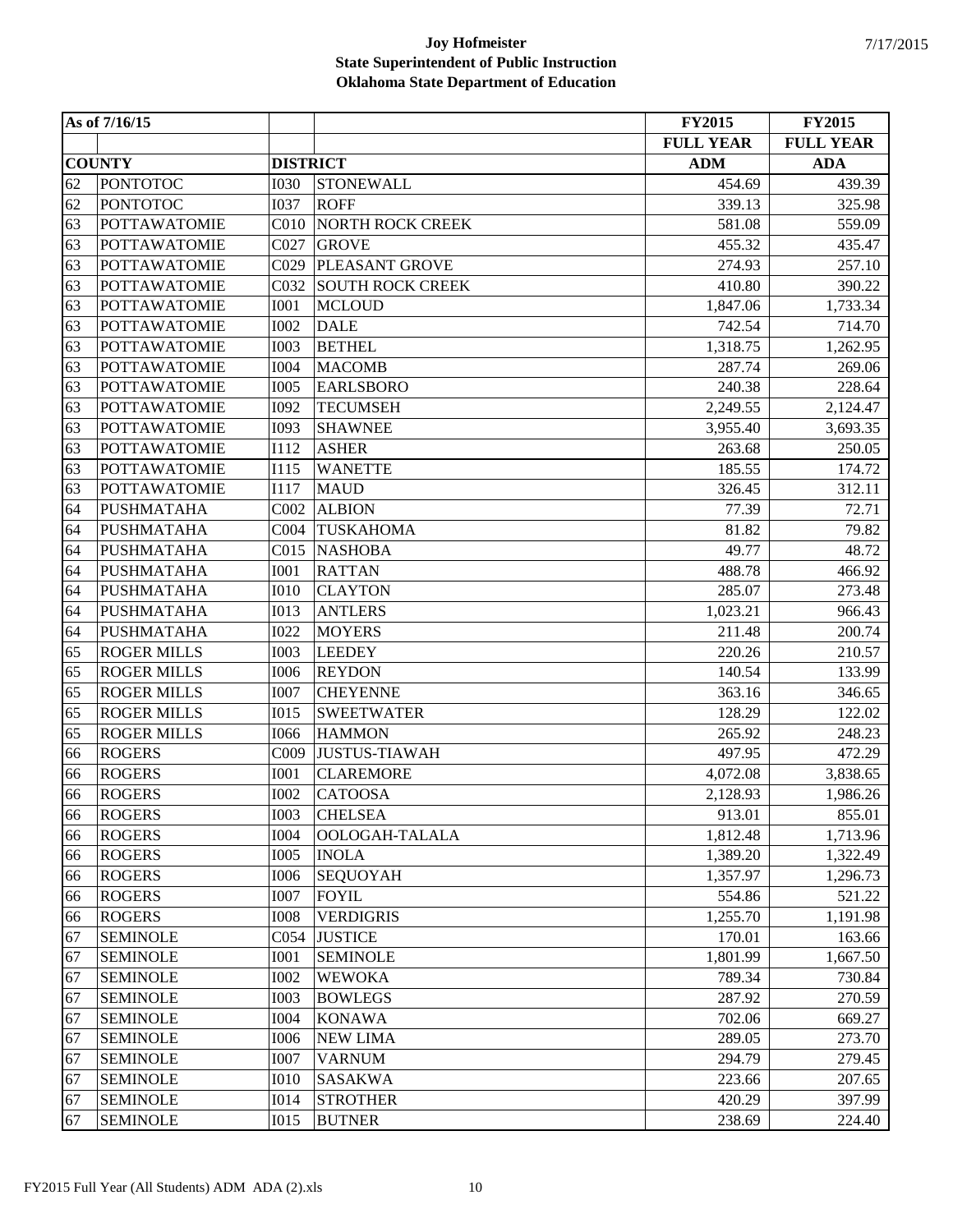|    | As of 7/16/15   |                  |                                | <b>FY2015</b>    | <b>FY2015</b>    |
|----|-----------------|------------------|--------------------------------|------------------|------------------|
|    |                 |                  |                                | <b>FULL YEAR</b> | <b>FULL YEAR</b> |
|    | <b>COUNTY</b>   | <b>DISTRICT</b>  |                                | <b>ADM</b>       | <b>ADA</b>       |
| 68 | <b>SEQUOYAH</b> | C <sub>001</sub> | <b>LIBERTY</b>                 | 271.73           | 257.58           |
| 68 | <b>SEQUOYAH</b> | C035             | <b>MARBLE CITY</b>             | 130.04           | 126.38           |
| 68 | <b>SEQUOYAH</b> | C036             | <b>BRUSHY</b>                  | 377.70           | 364.16           |
| 68 | <b>SEQUOYAH</b> | C <sub>050</sub> | <b>BELFONTE</b>                | 200.31           | 188.39           |
| 68 | <b>SEQUOYAH</b> | C068             | <b>MOFFETT</b>                 | 365.18           | 352.84           |
| 68 | <b>SEQUOYAH</b> | <b>I001</b>      | <b>SALLISAW</b>                | 1,968.71         | 1,851.55         |
| 68 | <b>SEQUOYAH</b> | <b>I002</b>      | <b>VIAN</b>                    | 1,013.99         | 972.13           |
| 68 | <b>SEQUOYAH</b> | <b>I003</b>      | <b>MULDROW</b>                 | 1,495.08         | 1,454.28         |
| 68 | <b>SEQUOYAH</b> | <b>I004</b>      | <b>GANS</b>                    | 420.00           | 403.47           |
| 68 | <b>SEQUOYAH</b> | <b>I005</b>      | <b>ROLAND</b>                  | 1,082.42         | 1,012.75         |
| 68 | <b>SEQUOYAH</b> | <b>I006</b>      | <b>GORE</b>                    | 472.28           | 448.15           |
| 68 | <b>SEQUOYAH</b> | <b>I007</b>      | <b>CENTRAL</b>                 | 520.57           | 499.46           |
| 69 | <b>STEPHENS</b> | C082             | <b>GRANDVIEW</b>               | 136.27           | 131.80           |
| 69 | <b>STEPHENS</b> | <b>I001</b>      | <b>DUNCAN</b>                  | 3,777.68         | 3,499.71         |
| 69 | <b>STEPHENS</b> | <b>I002</b>      | <b>COMANCHE</b>                | 1,046.35         | 1,007.60         |
| 69 | <b>STEPHENS</b> | <b>I003</b>      | <b>MARLOW</b>                  | 1,458.75         | 1,372.35         |
| 69 | <b>STEPHENS</b> | I015             | <b>VELMA-ALMA</b>              | 485.78           | 455.88           |
| 69 | <b>STEPHENS</b> | <b>I021</b>      | <b>EMPIRE</b>                  | 475.80           | 453.56           |
| 69 | <b>STEPHENS</b> | <b>I034</b>      | <b>CENTRAL HIGH</b>            | 432.43           | 414.12           |
| 69 | <b>STEPHENS</b> | I042             | <b>BRAY-DOYLE</b>              | 364.87           | 348.28           |
| 70 | <b>TEXAS</b>    | C009             | <b>OPTIMA</b>                  | 65.07            | 61.88            |
| 70 | <b>TEXAS</b>    | C080             | <b>STRAIGHT</b>                | 47.55            | 45.76            |
| 70 | <b>TEXAS</b>    | <b>I001</b>      | <b>YARBROUGH</b>               | 123.85           | 121.84           |
| 70 | <b>TEXAS</b>    | <b>I008</b>      | <b>GUYMON</b>                  | 2,883.93         | 2,763.36         |
| 70 | <b>TEXAS</b>    | I015             | <b>HARDESTY</b>                | 95.92            | 92.28            |
| 70 | <b>TEXAS</b>    | <b>I023</b>      | <b>HOOKER</b>                  | 652.52           | 625.90           |
| 70 | <b>TEXAS</b>    | <b>I053</b>      | <b>TYRONE</b>                  | 248.79           | 236.88           |
| 70 | <b>TEXAS</b>    | <b>I060</b>      | <b>GOODWELL</b>                | 249.29           | 237.76           |
| 70 | <b>TEXAS</b>    | I061             | <b>TEXHOMA</b>                 | 282.10           | 272.44           |
| 71 | <b>TILLMAN</b>  | <b>I008</b>      | <b>TIPTON</b>                  | 321.05           | 311.21           |
| 71 | <b>TILLMAN</b>  | I009             | <b>DAVIDSON</b>                | 72.95            | 67.04            |
| 71 | <b>TILLMAN</b>  | <b>I158</b>      | <b>FREDERICK</b>               | 868.59           | 829.09           |
| 71 | <b>TILLMAN</b>  | <b>I249</b>      | <b>GRANDFIELD</b>              | 250.75           | 236.02           |
| 72 | <b>TULSA</b>    | C <sub>015</sub> | <b>KEYSTONE</b>                | 306.36           | 293.81           |
| 72 | <b>TULSA</b>    | E004             | TULSA CHARTER: SCHL ARTS/SCI.  | 297.72           | 276.51           |
| 72 | <b>TULSA</b>    | E005             | TULSA CHARTER: KIPP TULSA      | 344.50           | 335.04           |
| 72 | <b>TULSA</b>    | E006             | TULSA CHARTER: LIGHTHOUSE ACAD | 373.01           | 354.80           |
| 72 | <b>TULSA</b>    | G001             | DEBORAH BROWN (CHARTER)        | 257.34           | 247.49           |
| 72 | <b>TULSA</b>    | G003             | DISCOVERY SCHOOLS OF TULSA     | 971.95           | 932.74           |
| 72 | <b>TULSA</b>    | G004             | SANKOFA MIDDLE SCHL (CHARTER)  | 121.93           | 116.85           |
| 72 | <b>TULSA</b>    | <b>I001</b>      | <b>TULSA</b>                   | 39,497.26        | 36,415.56        |
| 72 | <b>TULSA</b>    | <b>I002</b>      | <b>SAND SPRINGS</b>            | 5,267.44         | 4,952.20         |
| 72 | <b>TULSA</b>    | <b>I003</b>      | <b>BROKEN ARROW</b>            | 18,364.46        | 17,359.02        |
| 72 | <b>TULSA</b>    | <b>I004</b>      | <b>BIXBY</b>                   | 5,807.73         | 5,583.96         |
| 72 | <b>TULSA</b>    | <b>I005</b>      | <b>JENKS</b>                   | 11,376.25        | 10,787.50        |
| 72 | <b>TULSA</b>    | <b>I006</b>      | <b>COLLINSVILLE</b>            | 2,679.06         | 2,561.41         |
| 72 | <b>TULSA</b>    | <b>I007</b>      | <b>SKIATOOK</b>                | 2,538.46         | 2,401.79         |